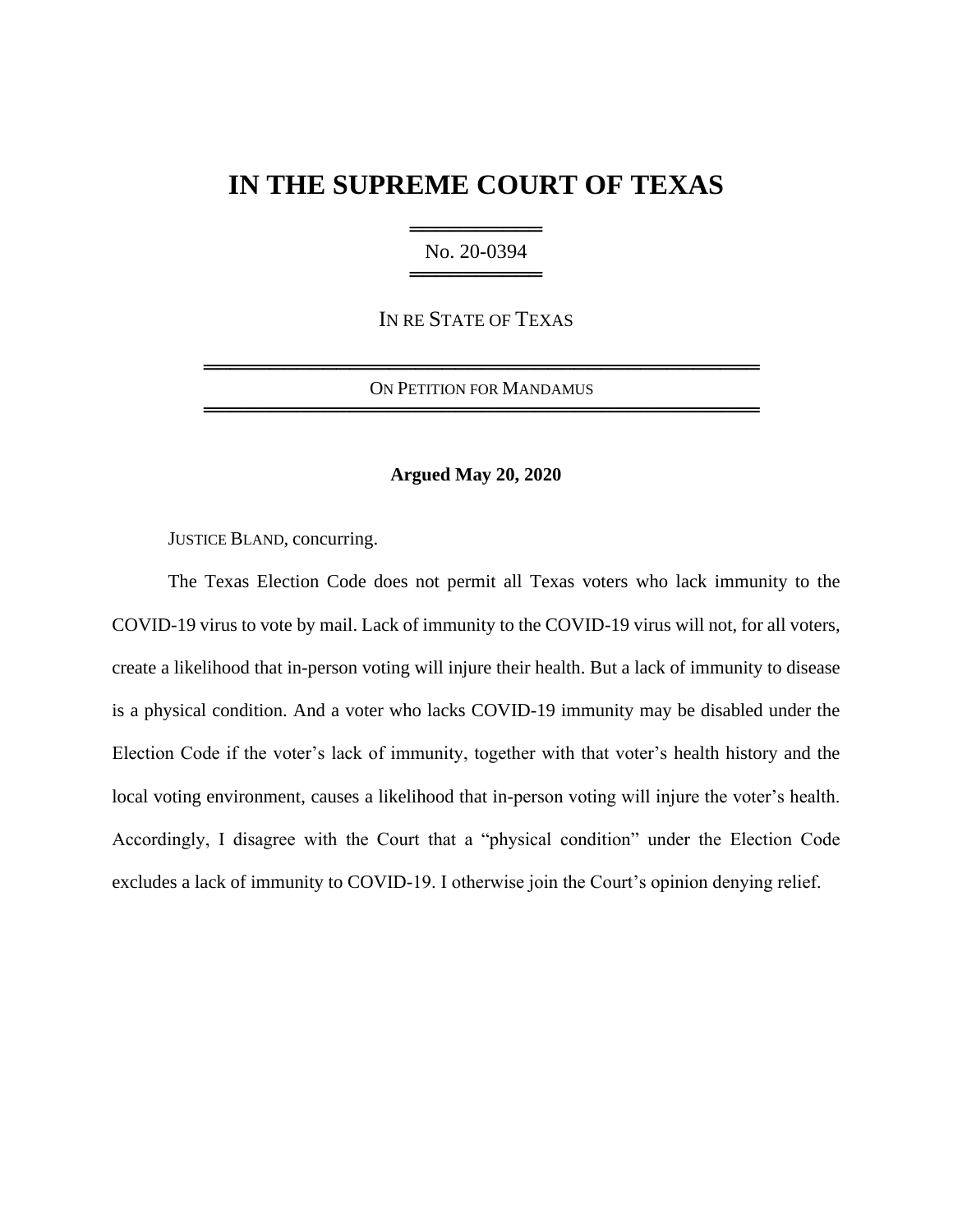**I**

Voting-by-mail has existed in Texas for nearly 100 years.<sup>1</sup> Since 1935, Texas has permitted an eligible voter who is disabled, as the statute defines it, to request a mail-in ballot.<sup>2</sup> Originally, vote-by-mail applications based on disability required a physician's certificate.<sup>3</sup> But the Legislature eliminated that requirement in 1981.<sup>4</sup> It again declined to require proof of disability when it recodified the Election Code in 1985.<sup>5</sup>

The current Election Code provides that an eligible voter may request a mail-in ballot for five reasons: absence from the voter's county of residence, disability, reaching age 65, confinement in jail, or participation in a confidentiality program.<sup>6</sup> To receive a mail-in ballot, the voter must sign an application containing "an indication of the ground of eligibility" to vote absentee.<sup>7</sup> The law requires no further explanation, but it is a crime to falsify information on an application.<sup>8</sup>

<sup>&</sup>lt;sup>1</sup> See ante \_\_\_\_\_ (explaining that voting before election day has been permitted by statute in Texas since 1917 and vote-by-mail since 1933) (first citing Act of May 26, 1917, 35th Leg. 1st C.S., ch. 40, § 1, 1917 Tex. Gen. Laws 62, 63–64; then citing Act of Jan. 30, 1933, 43rd Leg., R.S., ch. 4, § 1, 1933 Tex. Gen. Laws 5, 5-6).

<sup>2</sup> *See* Act of May 10, 1935, 44th Leg., R.S., ch. 300, § 1, 1935 Tex. Gen. Laws 700, 700–01.

<sup>3</sup> *See id.*, 1935 Tex. Gen. Laws at 701.

<sup>4</sup> *See* Act of May 26, 1981, 67th Leg., R.S., ch. 301, § 1, 1981 Tex. Gen. Laws 854, 854–55 (striking this requirement from Texas law).

<sup>5</sup> Act of May 24, 1985, 69th Leg., R.S., ch. 211, § 1, secs. 82.002, 84.001, 1985 Tex. Gen. Laws 802, 897, 901 (codified at TEX. ELEC. CODE §§ 82.002, 84.001–.002).

<sup>6</sup> TEX. ELEC. CODE §§ 82.001, .002, .003, .004, .007.

<sup>7</sup> *Id.* § 84.002(a)(6).

<sup>&</sup>lt;sup>8</sup> *Id.* § 84.0041(a) ("A person commits an offense if the person: (1) knowingly provides false information on an application for ballot by mail; (2) intentionally causes false information to be provided on an application for ballot by mail; (3) knowingly submits an application for ballot by mail without the knowledge and authorization of the voter; or (4) knowingly and without the voter's authorization alters information provided by the voter on an application for ballot by mail."). An offense under section 84 "is a state jail felony." *Id.* § 84.0041(b).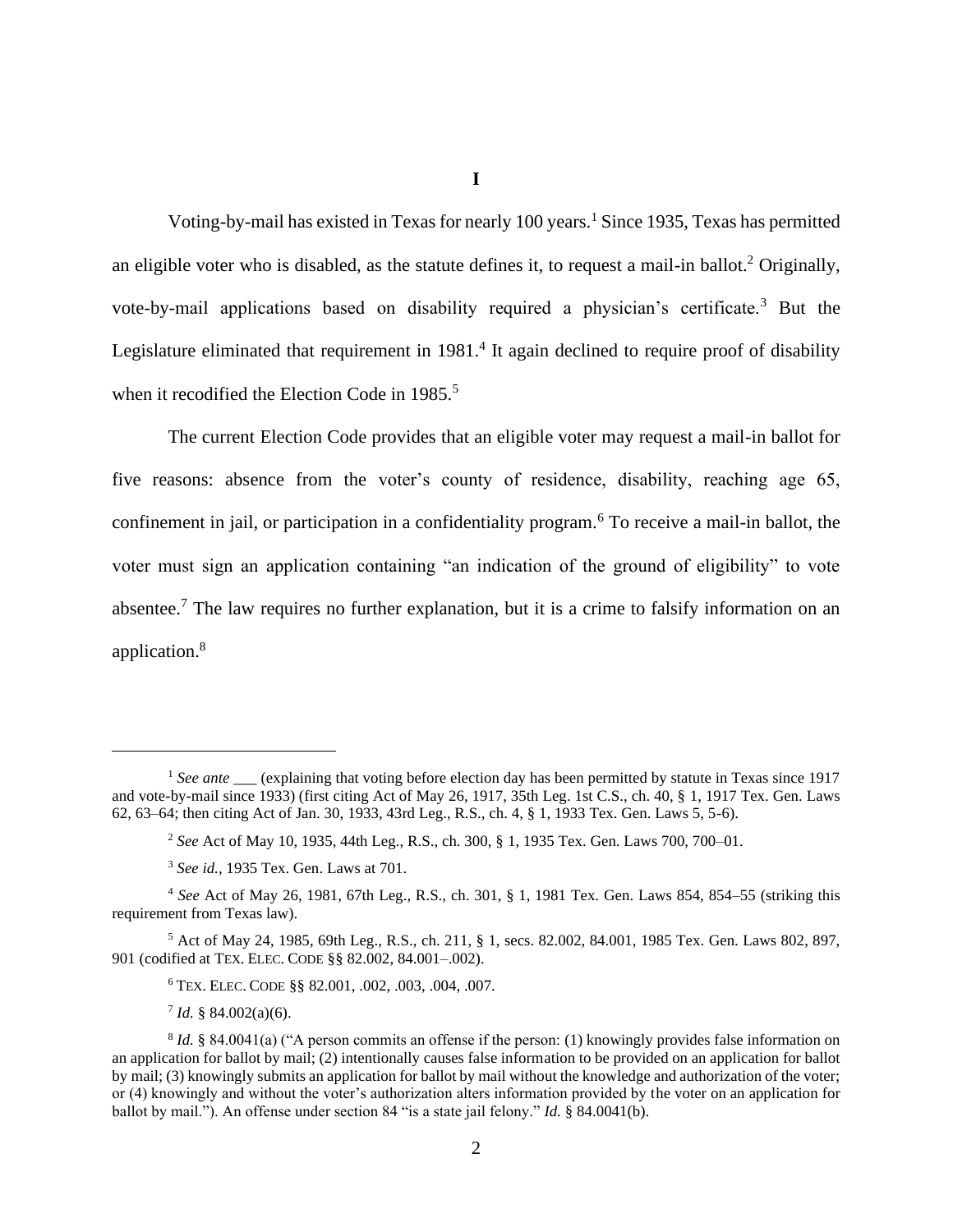To request a mail-in ballot based on disability, the voter must have "a sickness or physical condition that prevents the voter from appearing at the polling place on election day without a likelihood of . . . injuring the voter's health."<sup>9</sup> These requirements appear in Texas Election Code section 82.002:

DISABILITY. (a) A qualified voter is eligible for early voting by mail if the voter has a sickness or *physical condition* that prevents the voter from appearing at the polling place on election day without a likelihood of needing personal assistance or of injuring the voter's health.

(b) Expected or likely confinement for childbirth on election day is sufficient cause to entitle a voter to vote under Subsection  $(a)$ .<sup>10</sup>

The State maintains, among other grounds for requesting relief, that a lack of COVID-19 immunity is not a "physical condition" under section 82.002, and thus no voter is entitled to vote by mail on that basis. The Harris County Clerk takes the polar opposite position—that all Harris County voters are "disabled" on Election Day.<sup>11</sup> To resolve this dispute, we must determine the meaning of a "physical condition" and its place in the overall definition of disability.

<sup>9</sup> *Id.* § 82.002(a).

<sup>10</sup> *Id.* (emphasis added).

<sup>&</sup>lt;sup>11</sup> According to the Harris County Clerk, "all voters should be free to vote by mail in the July 14 run-off and the November election."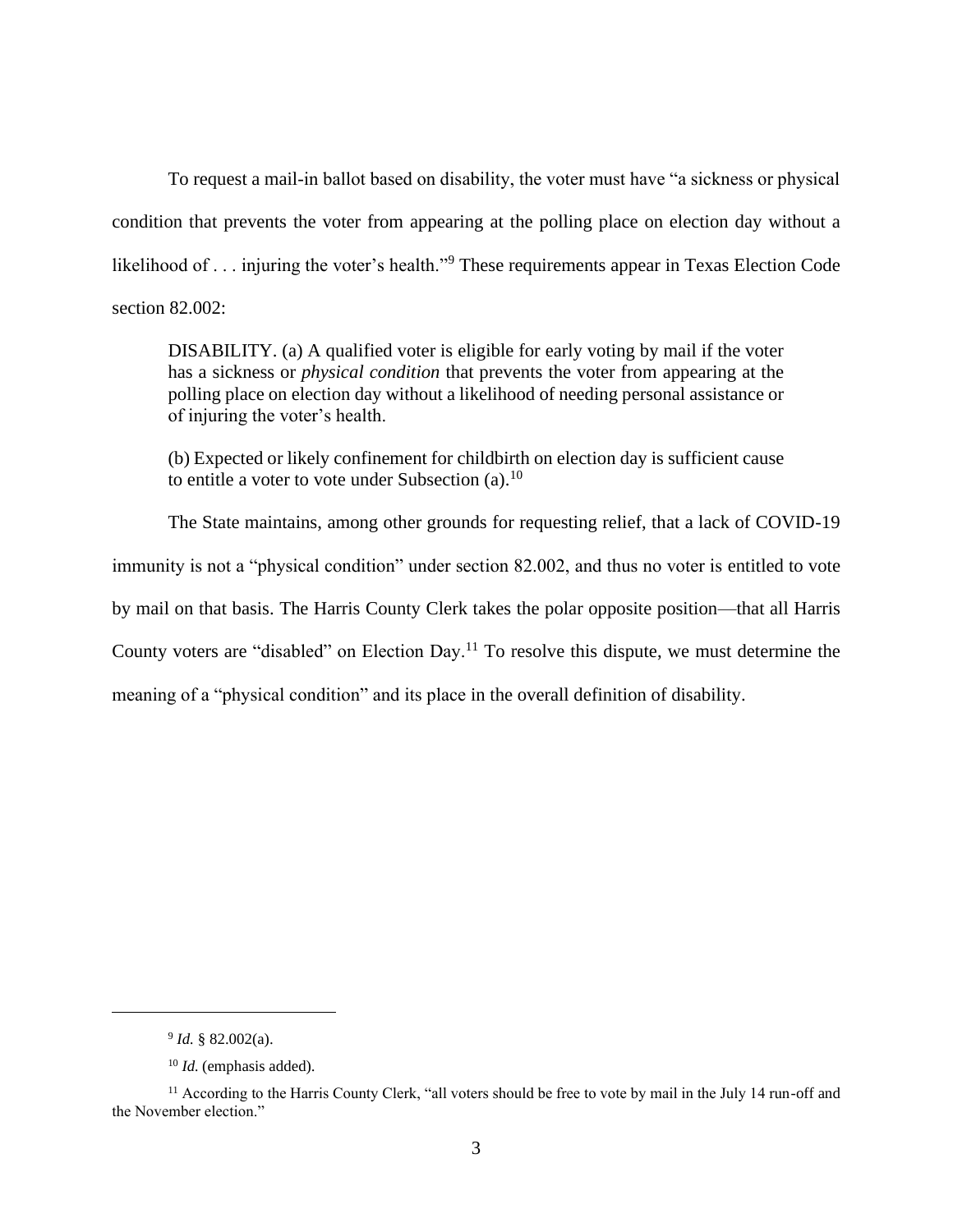#### **A**

Because the Election Code does not define "physical condition," we look to its "common, ordinary meaning."<sup>12</sup> The parties do not dispute that "physical" means "of or relating to the body."<sup>13</sup> "Condition" means "*the state of something*, especially with regard to its appearance, quality, or working order."<sup>14</sup> In particular, it means "a person's or animal's state of health or physical fitness."<sup>15</sup> The reasonable reading of these definitions—analyzed individually and in connection with one another—is that a lack of immunity, dealing as it does with the *state* of a person's immune system (part of the *physical body*) is a "physical condition."

Reading "physical condition" to exclude a lack of immunity to disease is too narrow a construction. The Legislature could have left the definition of disability at "sickness" or qualified

<sup>&</sup>lt;sup>12</sup> *Jaster v. Comet II Constr., Inc.*, 438 S.W.3d 556, 563 (Tex. 2014) (plurality opinion) ("When a statute uses a word that it does not define, our task is to determine and apply the word's common, ordinary meaning."); *see also BankDirect Capital Fin., LLC v. Plasma Fab, LLC*, 519 S.W.3d 76, 87 (Tex. 2017) ("We must rely on the words of the statute, rather than rewrite those words to achieve an unstated purpose." (quoting *Jaster*, 438 S.W.3d at 571)).

<sup>13</sup> *Physical*, AMERICAN HERITAGE DICTIONARY (5th ed. 2020); *Physical*, MERRIAM-WEBSTER, https://www.merriam-webster.com/dictionary/physical (last visited May 25, 2020); *see also Physical*, NEW OXFORD AMERICAN DICTIONARY (3d ed. 2010) (defining "physical" as "relating to the body as opposed to the mind . . . ."). The Court analyzes undefined words by reviewing dictionary definitions. *Jaster*, 438 S.W.3d at 563 (citing *Epps v. Fowler*, 351 S.W.3d 862, 873 (Tex. 2011) (Hecht, J., dissenting) ("The place to look for the ordinary meaning of words is . . . a dictionary.")).

<sup>14</sup> *Condition*, NEW OXFORD AMERICAN DICTIONARY (3d ed. 2010) (emphasis added); *see also Condition*, AMERICAN HERITAGE DICTIONARY (5th ed. 2020) (defining "condition" as "[a] mode or state of being"); *Condition*, MERRIAM-WEBSTER, https://www merriam-webster.com/dictionary/condition (last visited May 25, 2020) (defining "condition" as "a state of being").

<sup>15</sup> *Condition*, NEW OXFORD AMERICAN DICTIONARY (3d ed. 2010). The New Oxford American Dictionary's first definition ("subsense") under the main definition ("core sense") is "a person's or animal's state of health or physical fitness." *Id.* "[A]n illness or other medical problem" follows only after that. *Id.* And, in using that dictionary as a reference, "readers can be confident that the first definition they see is the one most likely to be used by people today . . . ." NEW OXFORD AMERICAN DICTIONARY, https://www.oxfordreference.com/view/10.1093/acref/9780195 392883.001.0001/acref-9780195392883 (last visited May 25, 2020). *See also* OXFORD ENGLISH DICTIONARY (3d ed. 2000) (privileging the definition "[a] particular mode of being of a person or thing; state of being" over the definition "[a] state of health, esp. one which is poor or abnormal; a malady or sickness").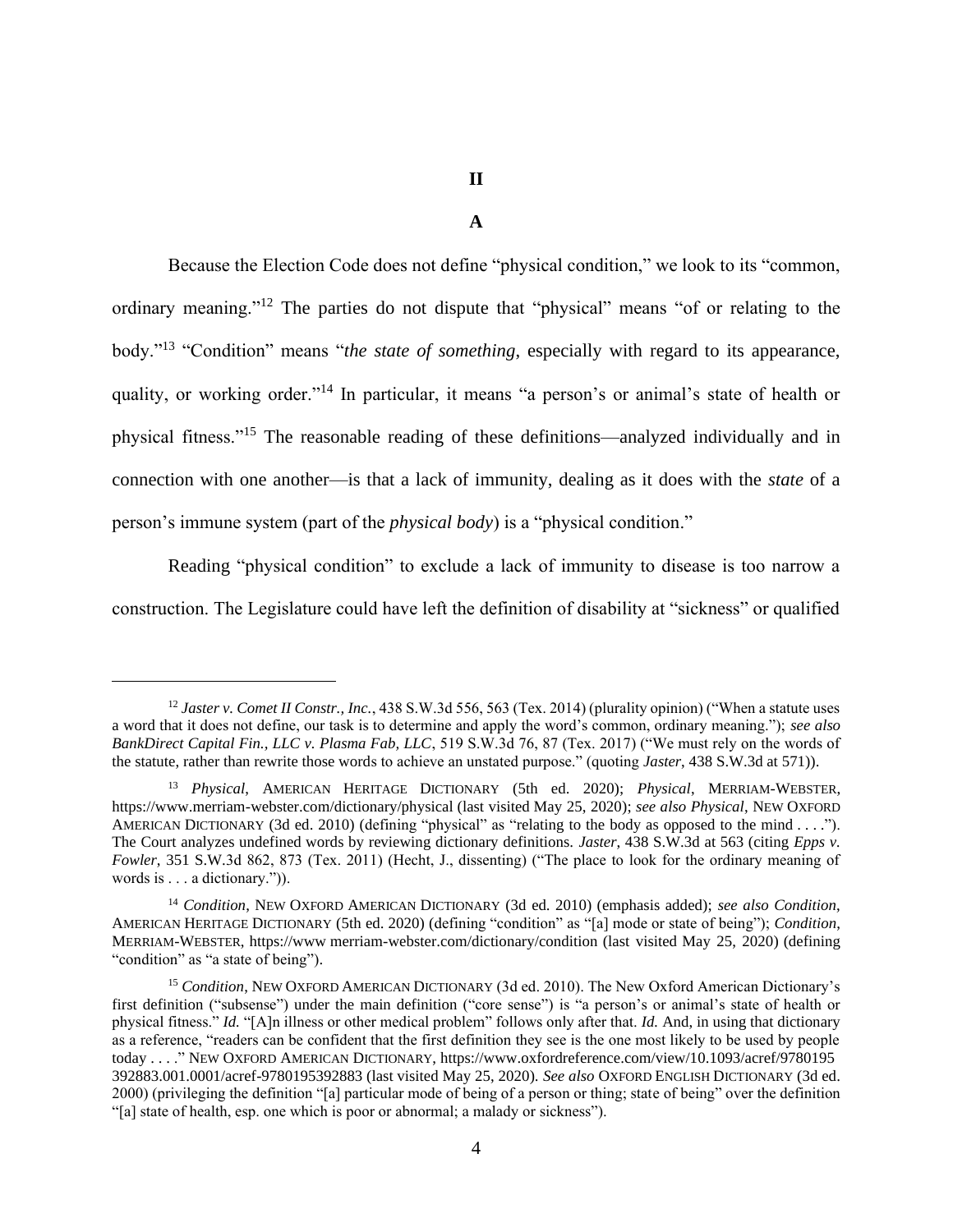"physical condition"; it did not.<sup>16</sup> It could have used "physical limitation" or "physical defect" or "physical ailment"; it did not. Section 82.002 subsection (b) instructs that "expected or likely confinement for childbirth" qualifies as a disability under subsection (a).<sup>17</sup> Expecting a child is not an "unusually defective state of health"—one can be healthy and pregnant. Instead, subsection (b)'s inclusion of a "non-limiting example," *see* Tex. Att'y Gen. Op. No. KP-0009 2 (2015), indicates that the Legislature intended for "physical condition" to mean something broader than a defective physical state. We should not read "physical condition" to exclude lack of immunity to COVID-19 when the term's plain meaning indicates otherwise. $^{18}$ 

The State relies on a tertiary dictionary definition of "condition" to mean an "illness or medical problem," and posits that a lack of immunity is neither. The more common definition, however, is not limited—the term more commonly means "a person's or animal's state of health or physical fitness."<sup>19</sup> Here, the Legislature provides no indication in the Election Code that a "physical condition" is limited to any particular physical attribute that creates the likelihood of injury to the voter's health from voting in-person.<sup>20</sup> Understanding "physical condition" to mean

<sup>&</sup>lt;sup>16</sup> We have said that "by not reading language into the statute when the legislature did not put it there  $\dots$  we build upon the principle that 'ordinary citizens [should be] able to rely on the plain language of a statute to mean what it says.'" *City of Rockwall v. Hughes*, 246 S.W.3d 621, 628 (Tex. 2008) (alteration in original) (quoting *Fitzgerald v. Advanced Spine Fixation Sys.*, 996 S.W.2d 864, 866 (Tex. 1999)).

<sup>&</sup>lt;sup>17</sup> TEX. ELEC. CODE § 82.002(b) ("Expected or likely confinement for childbirth on election day is sufficient cause to entitle a voter to vote under Subsection (a).").

 $18$  Further, titles do not inform the meaning of a statute. "The heading of a title, subtitle, chapter, subchapter, or section does not limit or expand the meaning of a statute." TEX. GOV'T CODE § 311.024; *Abutahoun v. Dow Chem. Co.*, 463 S.W.3d 42, 47 n.4 (Tex. 2015) ("When the plain meaning of a statute controls, . . . the title of the section carries no weight, as a heading does not limit or expand the meaning of a statute." (quotation marks omitted)). Replacing the Legislature's definition of disability with a different one is unwarranted.

<sup>19</sup> *Condition*, NEW OXFORD AMERICAN DICTIONARY (3d ed. 2010).

<sup>20</sup> *See Tex. Dep't of Criminal Justice v. Rangel*, 595 S.W.3d 198, 210 (Tex. 2020) (observing that we "'may not impose [our] own judicial meaning on a statute by adding words not contained in the statute's language,' and we presume that 'the Legislature purposefully omitted words it did not include'" (alteration in original) (quoting *Silguero v. CSL Plasma, Inc.*, 579 S.W.3d 53, 59 (Tex. 2019))).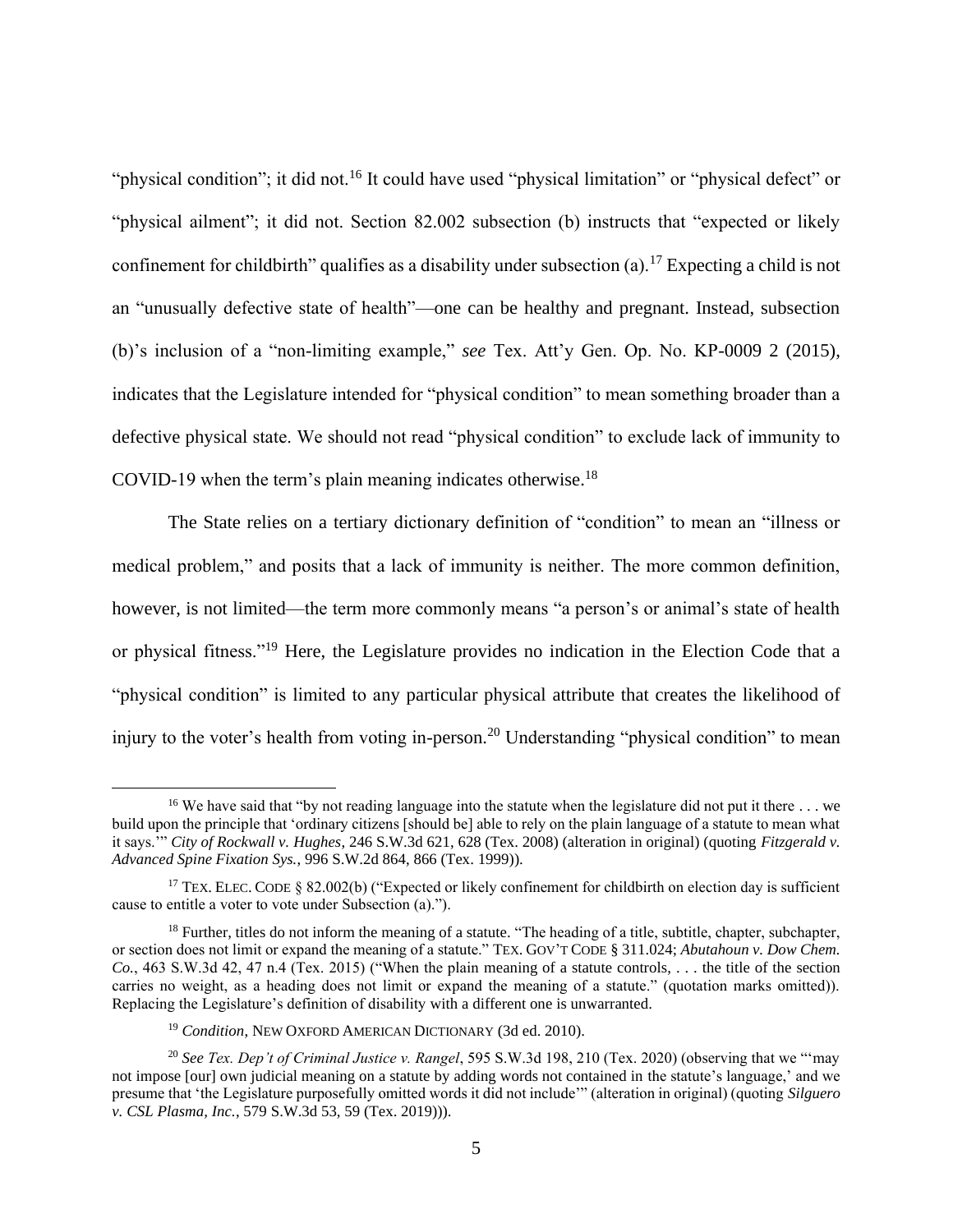simply "an illness or medical problem," gives the term a meaning akin to sickness, rendering it, inappropriately, "mere surplusage."<sup>21</sup> The term is better understood according to its usual definition: a physical state of the body, but in this context only one that creates a likelihood of injury from in-person voting. $^{22}$ 

And that physical state is not the same for any two individuals. In that sense, we are all atypical, with widely variable abilities to combat disease. "Physical condition" covers those physical attributes that determine a person's state of health. We interpret the words the Legislature has chosen, and we assume they have chosen the words with care.<sup>23</sup> Applying those words, a lack of immunity is a "physical condition" under the Election Code.

### **B**

Including a lack of immunity as a physical condition does not mean that all Texas voters who lack immunity to COVID-19 are disabled and eligible for mail-in ballots. The Court suggests that the statute must provide some limit on what qualifies as a disability; otherwise, the Legislature would have afforded mail-in ballots to all voters, and no other mail-in category is needed. And, of course, the statute provides substantial limits. First, the statutory definition eliminates anything *not* physical from consideration—thus, a generalized fear of contracting COVID-19 or some nonphysical reason does not entitle a voter to apply for a mail-in ballot based on a disability. Second,

<sup>21</sup> *TIC Energy & Chem., Inc. v. Martin*, 498 S.W.3d 68, 74 (Tex. 2016) ("Our objective is to ascertain and give effect to the Legislature's intent as expressed in the statute's language. In doing so, we consider the statute as a whole, giving effect to each provision so that none is rendered meaningless or mere surplusage." (footnote omitted)). The State defines sickness as the "state of being ill" or "having a particular type of illness or disease."

<sup>22</sup> TEX. ELEC. CODE § 82.002.

<sup>23</sup> *Cadena Comercial USA Corp. v. Tex. Alcoholic Beverage Comm'n*, 518 S.W.3d 318, 325–26 (Tex. 2017) ("We presume the Legislature 'chooses a statute's language with care, including each word chosen for a purpose, while purposefully omitting words not chosen.'" (quoting *TGS–NOPEC Geophysical Co. v. Combs*, 340 S.W.3d 432, 439 (Tex. 2011))).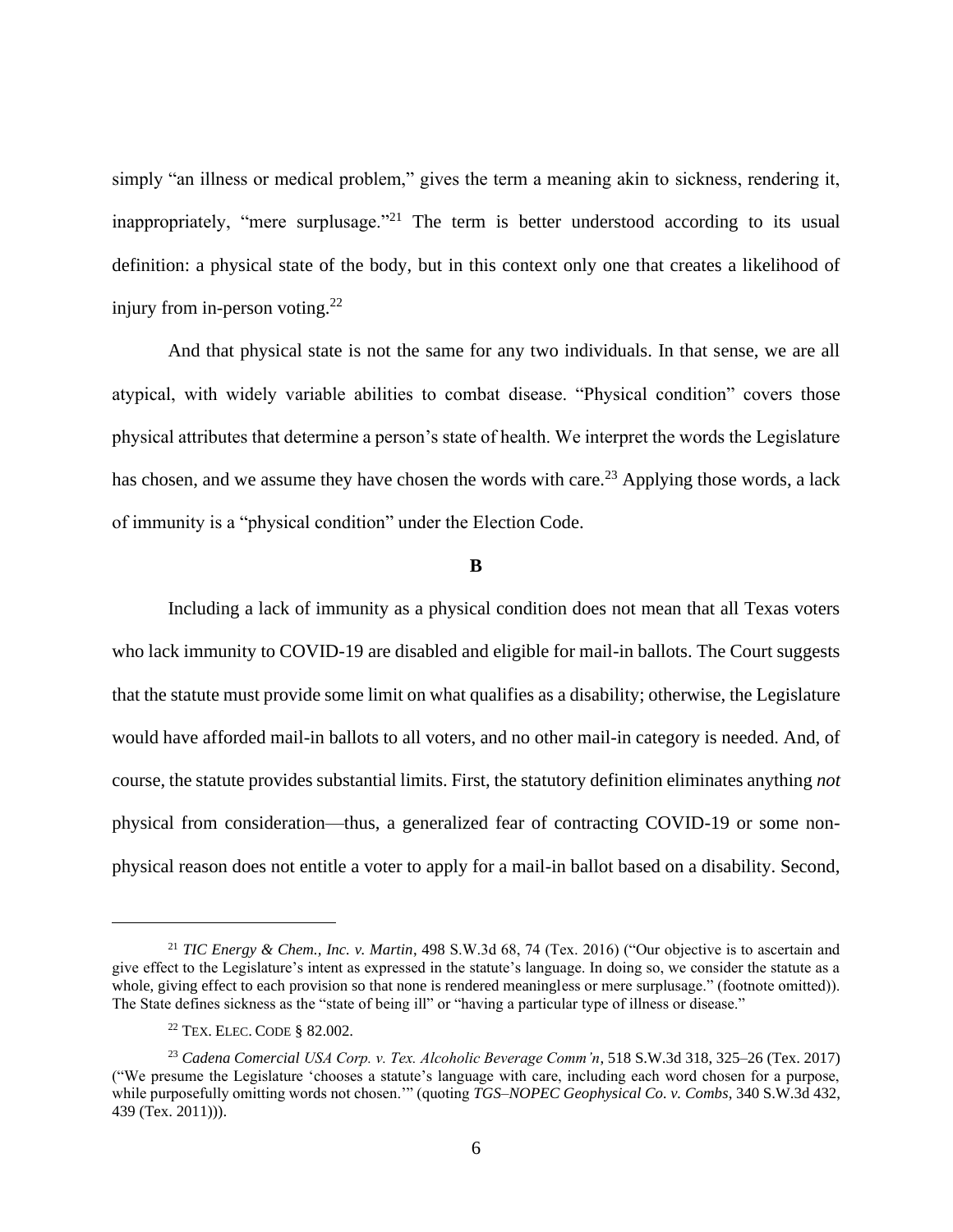the statute requires that the voter's "physical condition" cause a "likelihood" of injury to the voter's health from in-person voting.<sup>24</sup> Without that likelihood, a person is not disabled and not eligible to vote-by-mail for that reason.

A local community containing a high number of people with active infection of a contagious virus presents a health risk for some voters—specifically, those who lack immunity and have health histories or physical attributes that make them susceptible to the worst effects of the disease. But not all areas of Texas are affected—or are affected to the same degree—and the Secretary of State has prepared plans so that voters may vote safely. The level of active infection and protective measures affect the voting environment and, in turn, affect whether any "likelihood" of injury to one's health by in-person voting exists. When coupled with the voter's health history and the level of active infection in the voter's community, a lack of immunity may or may not lead the voter to conclude that in-person voting is likely to injure the voter's health.

The Court acknowledges that other health deficits might qualify as physical conditions but that a lack of immunity "without more" is not a physical condition. This ignores typical physical states and past medical history that are not ailments or defects but may be contributing factors for an individual voter (age, gender, past lung ailments, smoking history, and weight, to name a few). <sup>25</sup> In any event, the "more" does not transform a lack of immunity into a condition; rather, it affects the risk level associated with having that condition. A lack of immunity may present no likelihood at all that in-person voting will injure a voter. But that same lack of immunity might place a voter

<sup>24</sup> TEX. ELEC. CODE § 82.002.

<sup>25</sup> *See* CDC COVID-19 RESPONSE TEAM, MORBIDITY & MORTALITY WEEKLY REPORT, PRELIMINARY ESTIMATES OF THE PREVALENCE OF SELECTED UNDERLYING HEALTH CONDITIONS AMONG PATIENTS WITH CORONAVIRUS DISEASE 2019 — UNITED STATES, FEBRUARY 12–MARCH 28, 2020, at 383–85 (Mar. 31, 2020), http://dx.doi.org/10.15585/mmwr.mm6913e2.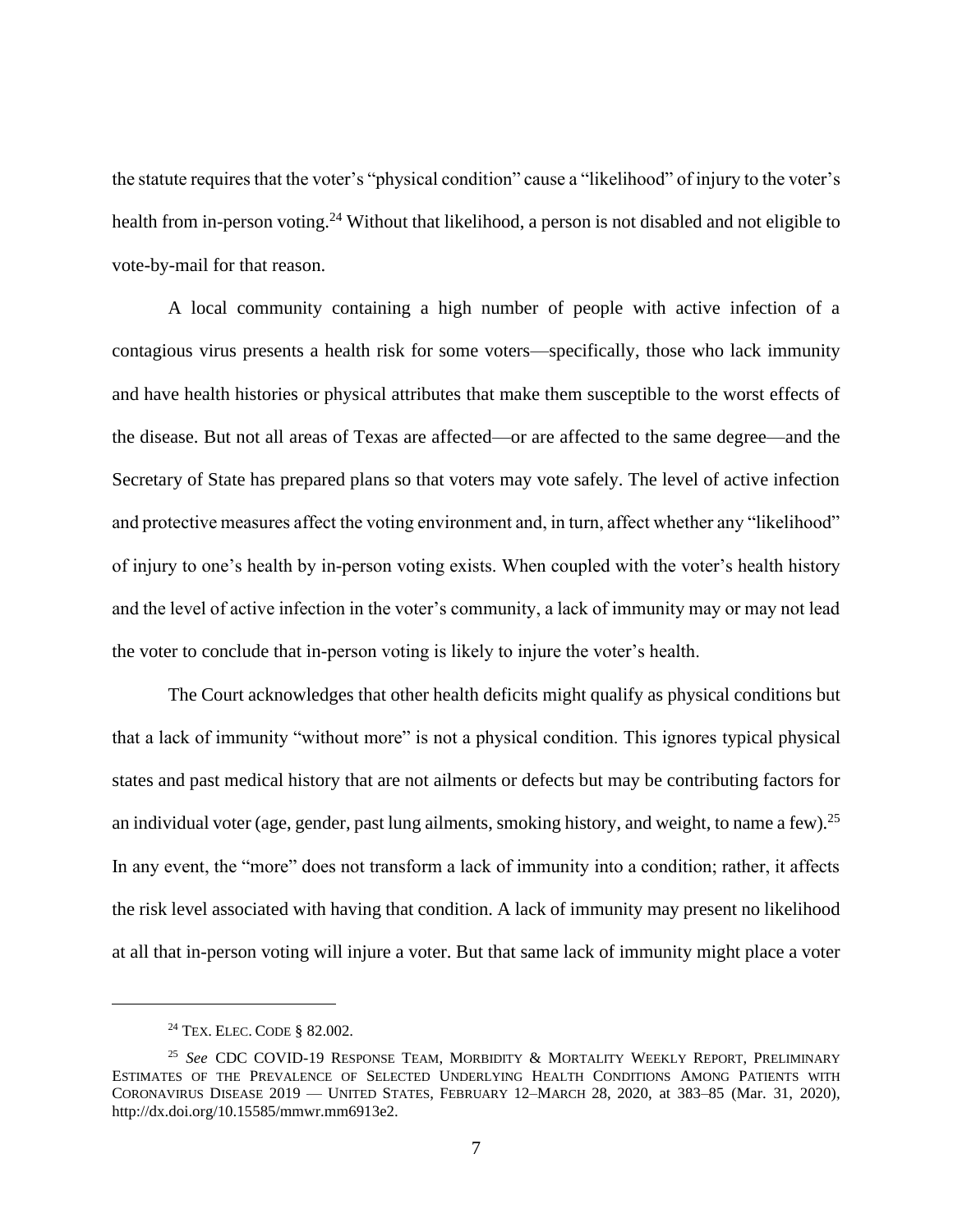at risk based on the voter's innumerable other physical characteristics and the voting environment—the physical condition does not change; it is the risk associated with that condition that changes.

The Election Code does not define likelihood. The State suggests that "likelihood" means "probably," and we have defined it that way.<sup>26</sup> Determining the "likelihood" of injury from a lack of immunity depends entirely on an individual voter's overall physical condition, voting environment, and health history. We cannot predict—and neither can election officials— whether the likelihood of contracting COVID-19 is probable, or whether "a lack of immunity alone" could likely cause injury from voting in person." The Election Code does not suggest that such a probability is for a county election official or a court to determine.

Rather, the plain text of the Election Code makes clear that it is the voter—not an election official—who determines whether a "physical condition" will cause a "likelihood" that voting in person will injure the voter's health. The respondent county clerks have a ministerial duty to approve a voter's properly completed application for a mail-in ballot based on a "disability."<sup>27</sup> They have no duty—or right—to inquire into a voter's health history or to instruct a voter as to whether the voter has a disability.<sup>28</sup> Election officials are not health care providers. Government

<sup>26</sup> *See State v. K.E.W.*, 315 S.W.3d 16, 23 (Tex. 2010) (recognizing that "reasonable probability" is synonymous with "likelihood"').

<sup>&</sup>lt;sup>27</sup> TEX. ELEC. CODE § 86.001(a)–(b).

<sup>&</sup>lt;sup>28</sup> The State concedes that election clerks "have no discretion to do anything but determine whether the voter is entitled to vote by mail and process the application accordingly." To be entitled to vote-by-mail, a person must complete an application, stating the ground of eligibility. TEX. ELEC. CODE § 84.001(a). A voter is "entitled" to vote by mail based on the application the voter submits to the state. Chapter 86 includes no authorization to reject an application based on an election clerk's determination of its veracity. *Compare* Act of May 24, 1985, 69th Leg., R.S., ch. 211, § 1, secs. 82.002, 84.001, 1985 Tex. Gen. Laws 802, 897, 901 (codified at TEX. ELEC. CODE §§ 82.002, 84.001), *with* Act of May 10, 1935, 44th Leg., R.S., ch. 300, § 1, 1935 Tex. Gen. Laws 700, 700–01. The Attorney General has opined that no proof of disability is required in prior guidance. Tex. Att'y Gen. Op. No. KP-0009 2 n.2 (2015).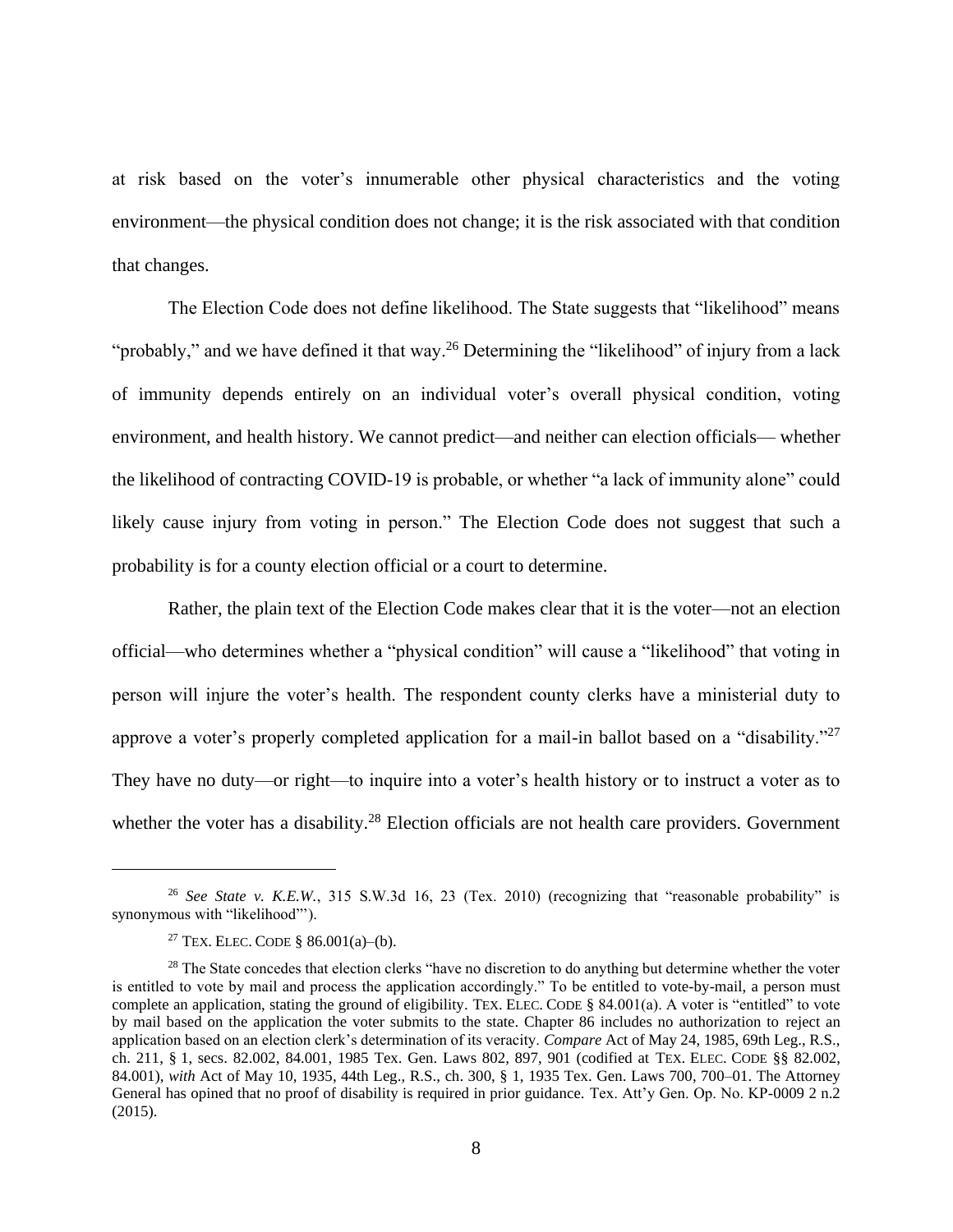officials do not inquire into the health of a citizen in connection with that citizen's exercising the right to vote. $29$ 

Thus, under the Election Code, an election official may neither dictate that a voter without immunity is disabled, nor dictate the opposite conclusion. No such mandate is present in the statute. Recognizing this, the Texas Secretary of State's office has informed local election officials that they may not deny a ballot to voters who claim to be disabled, because local election officials "do not have any authority to police that."<sup>30</sup> Instead, the Legislature left it to the voter to make that determination. It is not the place of election officials to categorically determine whether lack of immunity to COVID-19 is, or is not, a "physical condition that prevents [a] voter from appearing at the polling place on election day without a likelihood  $\ldots$  of injuring the voter's health."<sup>31</sup>

Finally, the State observes that voting by mail presents particular challenges to ensuring the integrity of the state's elections. The majority of voting fraud cases prosecuted in the last decade were based on mail-in ballot schemes in which ballots were obtained and marked by people other than an eligible voter. A fraudulent application for a mail-in ballot should lead to prosecution against the person perpetrating the fraud.<sup>32</sup> But the possibility of fraud does not allow for the disenfranchisement of eligible voters who complete an application for a mail-in ballot according to the Election Code.<sup>33</sup>

<sup>29</sup> *See* TEX. ELEC. CODE § 86.001.

<sup>30</sup> The Texas Secretary of State is the State's chief election officer. *See id.* § 31.003 ("The secretary of state shall obtain and maintain uniformity in the application, operation, and interpretation of this code and of the election laws outside this code.").

 $31$  *Id.* § 82.002(a).

<sup>32</sup> *See id.* §§ 84.0041, 273.021, 273.022.

<sup>33</sup> The right to vote is the "preservative of all rights." *Shelby County v. Holder*, 570 U.S. 529, 566 (2013) (quoting *Yick Wo v. Hopkins*, 118 U.S. 356, 370 (1886)).